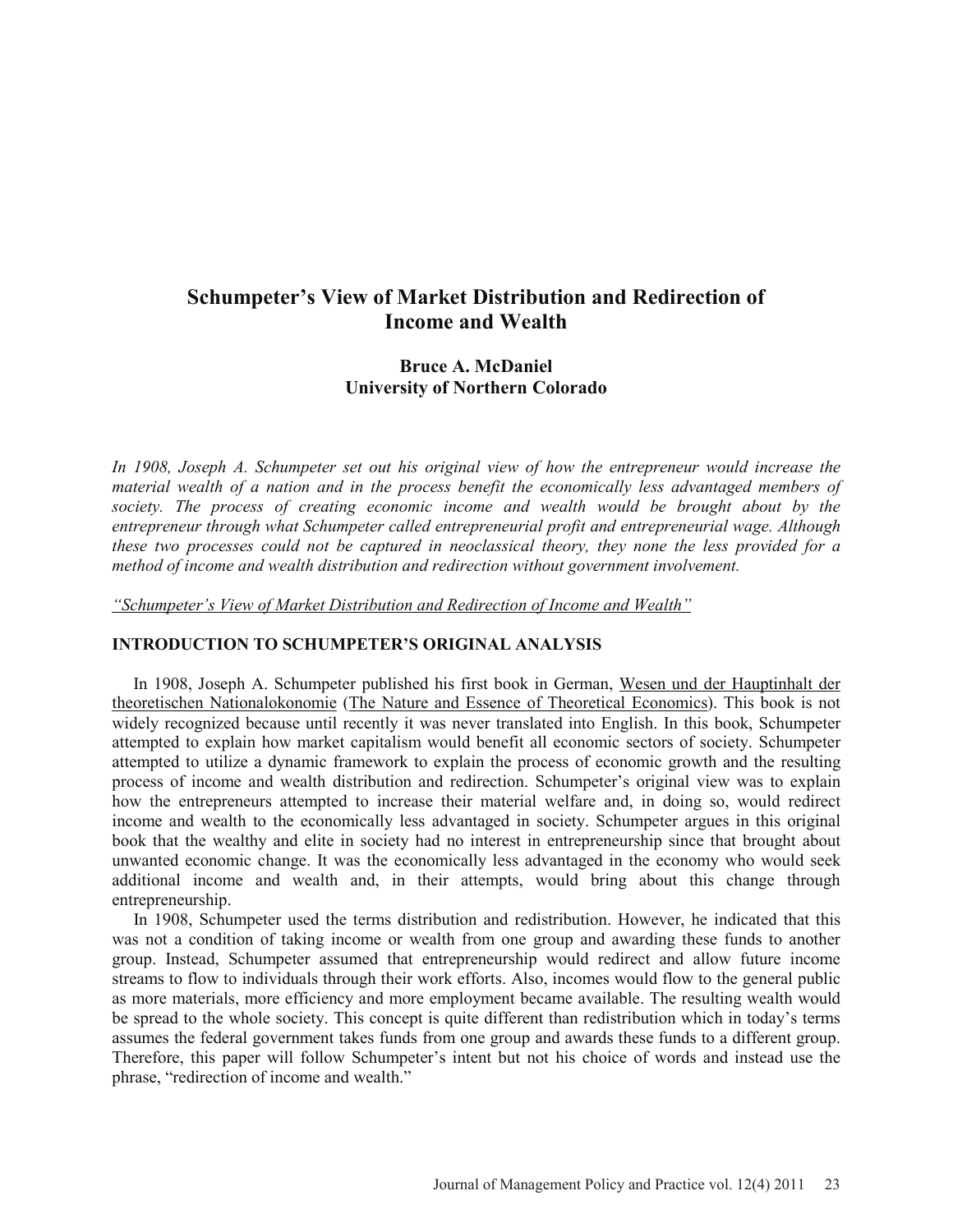Schumpeter explained how the entrepreneur will create work opportunities for the economically less advantaged and the economically less advantaged and therefore redirect income and wealth toward those groups. Schumpeter viewed individual and economic freedom as the component which created the opportunity and potential for income and wealth development.

#### **SCHUMPETER'S ANALYSIS OF THE ENTREPRENEUR**

 Joseph Schumpeter defined the entrepreneur as one who innovates. For Schumpeter, that was the only official task of the entrepreneur. The entrepreneurial effort was not to own, manage or finance but rather to create new products and production processes, (i.e. new goods and new methods) which would increase the material welfare of society. However, Schumpeter viewed the entrepreneur as less a person than a function that some persons sometimes preformed. Schumpeter's' early works suggested that no one was just an entrepreneur in the sense that all the person ever did was to innovate (introduce new products and production processes into the market). Many individuals do not innovate and many individuals innovate only once or twice in a lifetime. Many individuals may have been an owner, manager, financier or a capitalist but at some point innovated (at that point created an original entrepreneur action). In today's literature the entrepreneur is a person who is often fully engaged in innovating but in Schumpeter's original writings, the entrepreneur was a process that many individuals infrequently accomplished.

 Schumpeter made a sharp distinction between the inventor and the innovator. While an invention (a new idea or new device) may lie idle and never be used, Schumpeter's innovation was a new product or production process that was offered for sale and/or use in the market. That is, an invention became an innovation only at the point when it appeared in the market place as a new product or new production process.

 By innovating and offering new products in the market the entrepreneur creates temporary monopoly control in the market place. This idea developed in his original text would later be used by Schumpeter to develop the concept of creative destruction. However, this monopoly control would not be long lived since new entrepreneurs would develop yet new products and new production processes and replace the previous products and processes from previous entrepreneurs. The entrepreneur would take advantage of the components of his social and cultural environment such as money and individual freedom to enhance the material welfare of society. The entrepreneurial innovation was a creative act which deviated from the established economically powerful by changing the status of the economically and socially disadvantaged in society. Using this dynamic process Schumpeter deviated from both the classical and neoclassical economists such as Marshal, Pareto and others. (p. 54)

### **SCHUMPETER'S ANALYSIS OF ENTREPRENEURIAL PROFIT**

 Schumpeter viewed the economically advantaged as a social class that obviously did not want change. This included innovations that brought new products as new production processes. On the other hand, it was the economically less advantaged who were always eager to innovate. Schumpeter viewed innovations as one of only a very limited number of avenues for economic advancement of this class in market capitalism. In addition, Schumpeter saw market capitalism as that economic structure that allowed financial advancement through increased income and wealth. Unlike the aristocratic or cast structures that socially and economically bound the economically less advantage, Schumpeter viewed market capitalism as an economic structure that offered both social and economic advancement. According to Schumpeter, in a market economy the wage earner was always looking for an opportunity to change his economic lot and therefore was constantly on the lookout for an opportunity to attain some of the profit of the established employer or economically powerful.

 Schumpeter viewed the negligence and complacency of the economically powerful that was the opportunity that allowed the entrepreneur to profit and redirect that income. (p.231). By seizing that opportunity to redirect whole income streams from the economically advantaged members of society the entrepreneurs could gain income and wealth and increase both their social and economic status in society.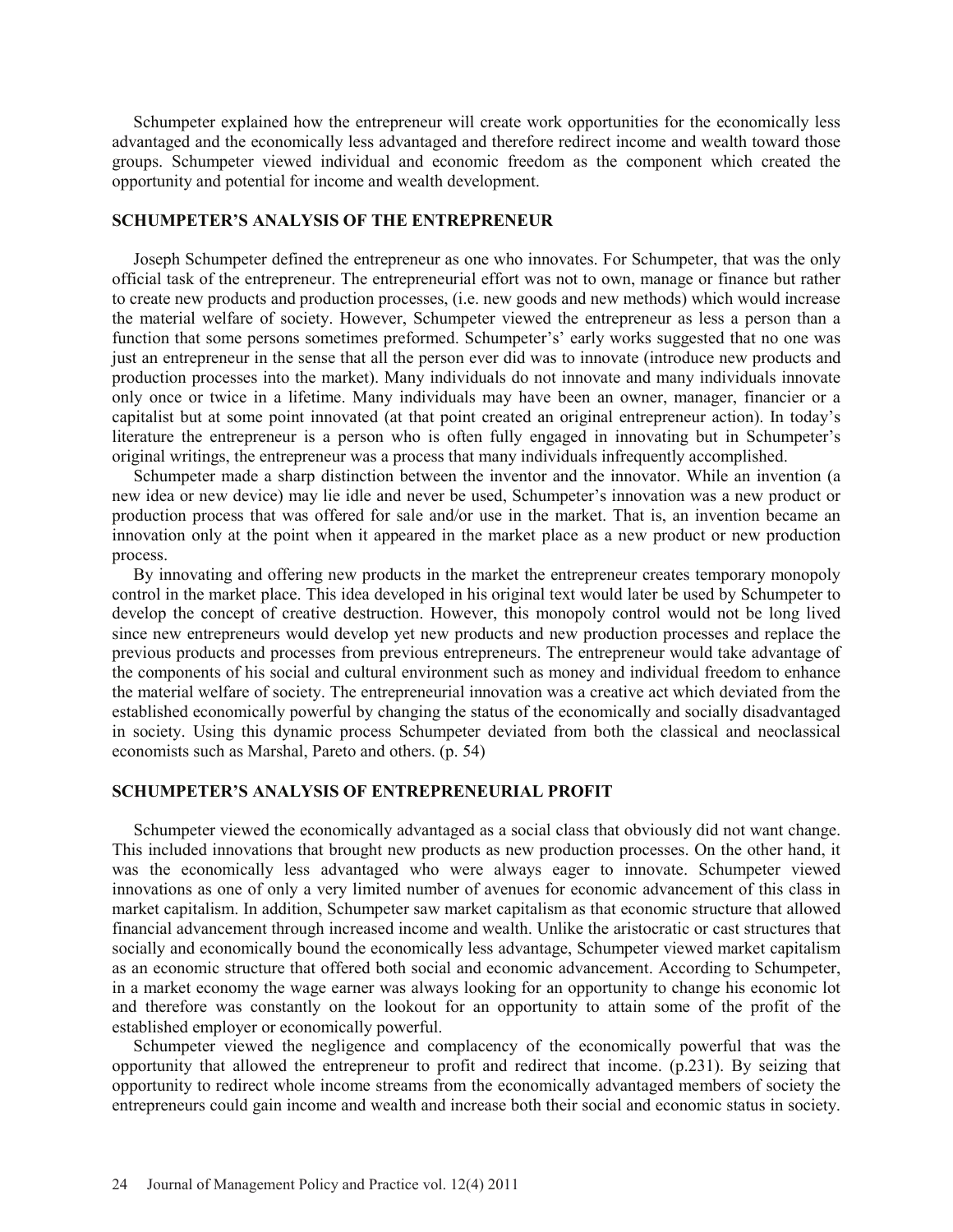However, over time this "entrepreneurial profit would disappear and further entrepreneurial activities would spring forth to change income distribution yet again through someone seeking new entrepreneurial profits. (p.232). Schumpeter saw this effort as a continuous, dynamic process. This continuous dynamic process according to Schumpeter would accomplish two economic positives. First, there would be a continuous improvement in the material provisioning for the members of society. And, second, there would be a continuous redirection of profits from the established economically privileged members of society to the economically less advantaged members of society. This again set Schumpeter apart from both the classical and neoclassical economists because he felt that a complete theory of economics could not be studied from a static representation as expressed by both classical and neoclassical economics but rather must be dynamic in nature. (p. 219).

## **SCHUMPETER'S ANALYSIS OF ENTREPRENEURIAL WAGE AND ENTREPRENEURIAL INCOME**

 Schumpeter viewed society as largely comprised of wage earners. Obviously, these wage levels varied and economic scarcity issues separated the levels between the technical and the general laborer. Once complacent with the wage level, especially at a higher level, the wage earner would perform daily tasks and accept the social income level that was provided. However, at the lower end of the wage scale were persons that in Schumpeter's terms were the economically disadvantaged wage earners. This group of wage earners was often (maybe always) looking for an opportunity to expand wages. This effort to do the task differently, more efficiently or in some way better was an attempt to increase that wage. The reward for this extra effort which Schumpeter termed "Individual enterprise" (p. 230) was one of Schumpeter's ideas to redirect income from the wealthier part of society to the economically less advantaged. This different or extra effort by the wage earner leading to entrepreneurial wages was what Schumpeter viewed as a very strong advantage of market capitalism and individual freedom.

 Schumpeter argued that this entrepreneurial wage was a result of entrepreneurial performances and was "not enumerated under the influence of supply and demand" (p. 230). Rather, Schumpeter argued that this redirection from the more economically privileged to the economically less advantaged could be seen "morally as a reward – but not a 'wage' economically speaking" (p.230). Schumpeter states that entrepreneurial wage theory would have social justification and not be a scientific theory. Schumpeter explained that there was no interdependence between effort and reward or hours worked and pay.

Schumpeter went to great lengths to differentiate entrepreneurial wage, income and profit from ordinary income and rent. Ordinary income and rent according to Schumpeter could be included in a static framework but entrepreneurial wage, income or profit would not (p. 229). According to Schumpeter ordinary income and rent was simply a payment for use whereas entrepreneurial return was the result of a creative process bringing new additional value into the market. Therefore, income was redirected not redistributed.

"These 'entrepreneurial performances' are not enumerated under the influence of supply and demand, in the sense as other types of labor. What the entrepreneur receives is by no means distinctly determined and may be greater or lesser than the 'value' of his performances for someone. In addition, this cannot be a price because no value functions are available for this commodity at most, for the entrepreneur HIMSELF, but who stands across from him as the new opponent? Every answer other than "no one" is based on fiction. MORALLY, one could speak of a 'reward' which this profit represents, but not of a 'wage' economically speaking. But in this sense, this theory would be a 'social justification', therefore no scientific theory altogether" (p.230).